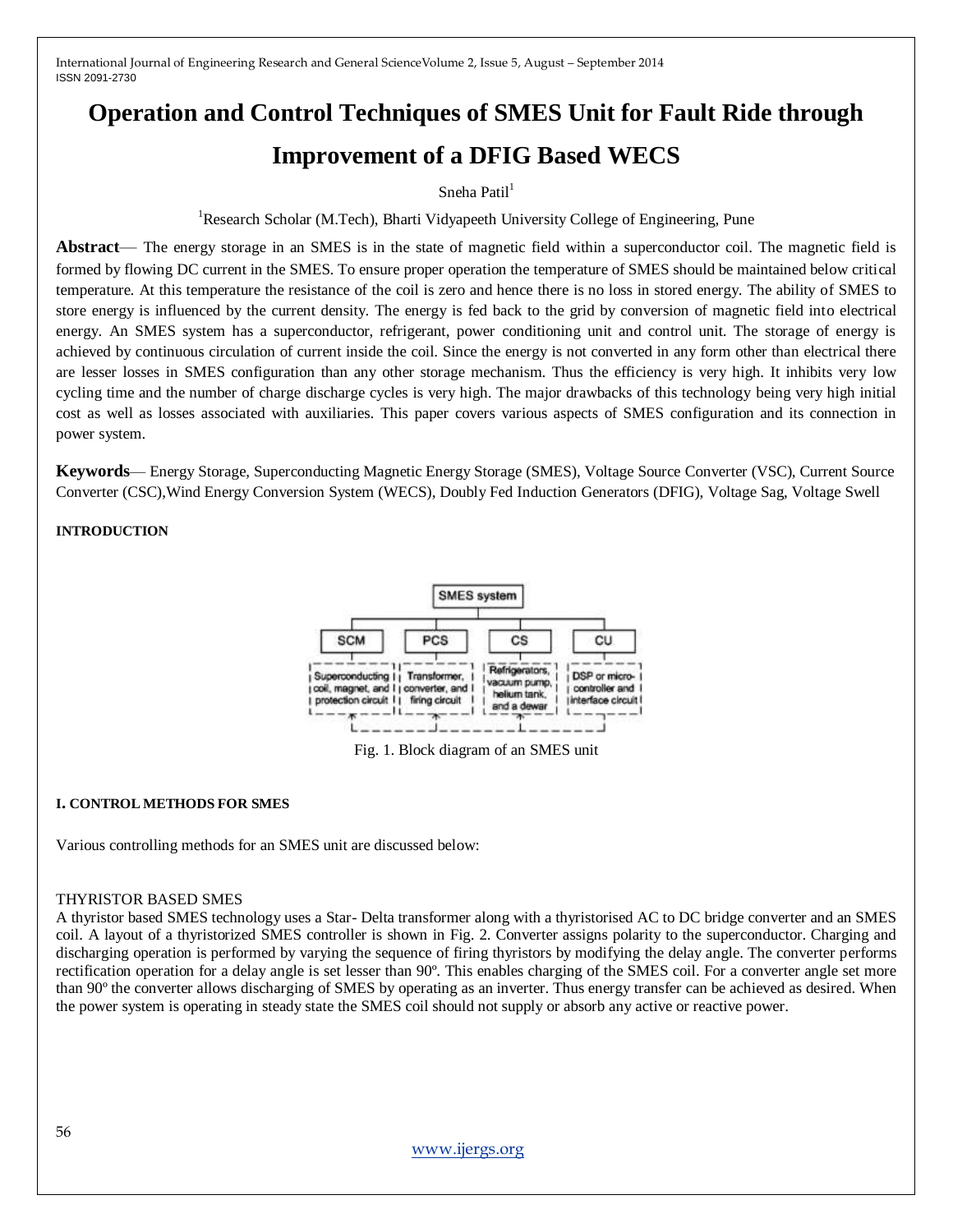

Fig. 2. SMES unit controlled by a AC- DC 6 pulse thryristorized bridge converter

If  $V_{\text{sm0}}$  is the no load max. DC voltage of the bridge, the voltage across DC terminals of the converter is  $V_{\textit{sm}} = V_{\textit{sm0}} \cos \alpha$  (1)

If  $I_{\rm sm0}$  is the initial coil current and  $P_{\rm sm}$  is the active power transferred between SMES and the grid, then the relation between current and voltage of SMES coil is given as

$$
I_{\rm sm} = \frac{I}{L_{\rm sm}} \int_{I_{\rm sp}} V_{\rm sm} d\tau + I_{\rm sm0}
$$
  
(2)  

$$
P_{\rm sm} = V_{\rm sm} I_{\rm sm}
$$
 (3)

The polarity of bridge current I<sub>sm</sub> cannot be changed therefore the value of active power P<sub>sm</sub> is a function of  $\alpha$  that has polarity as per  $V_{\rm sm}$ . If  $V_{\rm sm}$  is positive the SMES unit gets charged by absorbing power from the grid. Whereas if  $V_{\rm sm}$  is negative the SMES coil is discharged by feeding the power from SMES to the grid. The amount of energy that is stored within the SMES coil is given by

$$
W_{\text{nm}} = W_{\text{nm}\theta} + \int_{t_0} P_{\text{nm}} d\tau
$$
\n
$$
W_{\text{nm}\theta} = \frac{1}{2} L_{\text{sm}} I_{\text{sm}\theta}^2
$$
\n
$$
\text{defines the initial energy in SMES}
$$

#### VOLTAGE SOURCE CONVERTER BASED SMES

The various components of a voltage source converter based SMES are a star- delta transformer, IGBT controlled six pulse width modulation based converter and an IGBT controlled 2 quadrant chopper and an SMES unit. The two converters are connected with a DC link capacitor. A schematic diagram of this arrangement is shown in Fig. 3 and the control technique of voltage source converter is depicted in Fig. 4. The voltage source converter serves as interfacing device linking the SMES coil to the grid. The potential integral controllers generate the values of direct and quadrature axis currents by comparing the actual value of the DC link voltage and terminal voltage to their reference values. This quantity is used as an input signal to the voltage source converter. PWM converter performs the operation of maintaining the voltage across DC link capacitor constant.



Fig. 3. Controlling technique of voltage source converter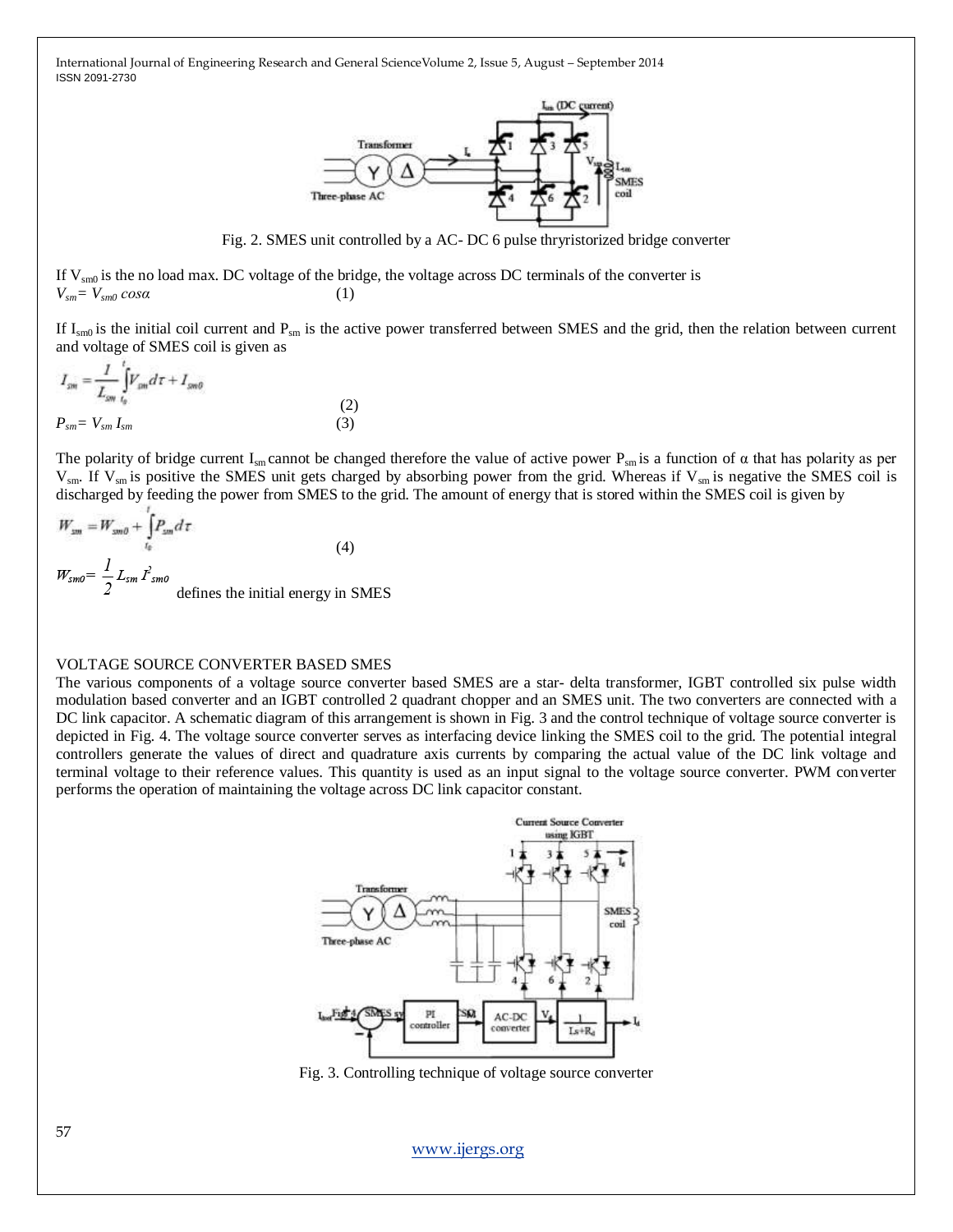

Fig. 4. Control technique of a voltage source converter

The chopper controls of energy transfer through the SMES coil. The chopper performs the operation of switching appropriate IGBTs by controlling the polarity of  $V_{\rm sm}$ . This voltage can be adjusted by varying the duty cycle of the chopper. If the duty cycle is greater than 0.5 the energy is stored into the SMES coil whereas if the duty cycle has a value lesser than 0.5 the SMES coil is discharged. The gate signals for chopper circuit are generated by comparing the PWM signals with a triangular signal.

#### CURRENT SOURCE CONVERTER BASED SMES

The block diagram of a current source converter controlled SMES is shown in Fig. 5.



Fig. 5. Controlling technique for a current source converter

SMES coil is directly linked to the DC terminals of the current source converter whereas the AC terminals of the converter are connected with the grid. The shunt connected capacitor bank protects from the energy stored within the line inductance during commutation of AC current and also filter out the higher order harmonics. The input signal to IGBTs is regulated to control the current flowing through SMES. SMES stores energy in the form of current. Therefore the real as well as reactive power gets transferred at a very hih speed. A pulse width modulation technique is implemented to ensure that the higher order harmonics of a 12 pulse current source controller are minimized. If the value of modulation index is maintained in the range between 0.2 to 1 then the higher order harmonics are totally eliminated. The ripple content on DC side is higher when a 6 pulse current source converter is employed whereas it is reduced in case of a 12 pulse converter. This eliminates the losses on AC side of the system. As depicted in Fig. 5 the proportional integral controller compares the actual and reference values of Id. L stands for the inductance of the superconductor coil whereas  $R_d$  and  $V_d$  are the respective resistance and voltage of the DC circuit. The rate of charging superconductor coil is influenced by the value of  $V_d$  which is a function of modulation index.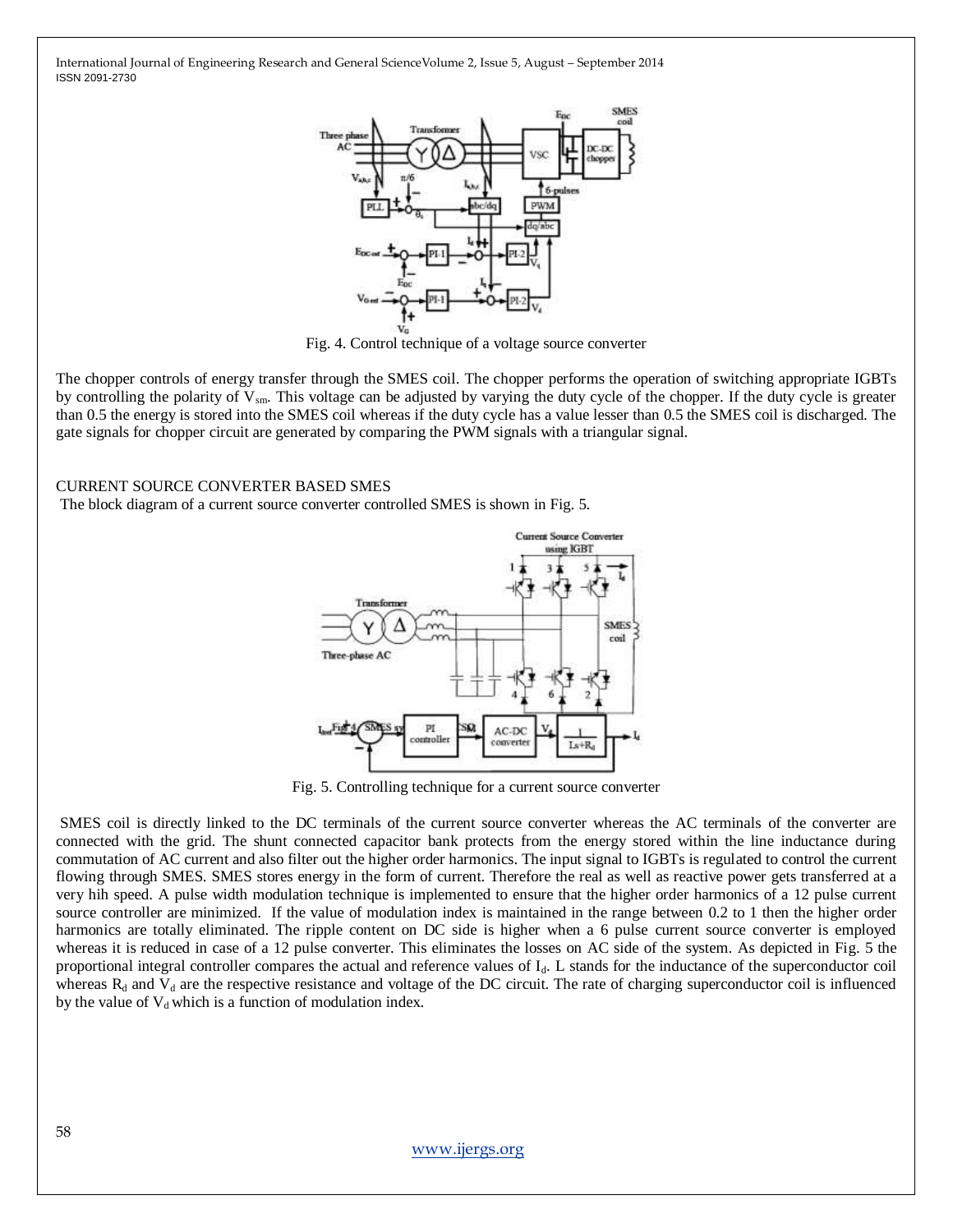## **II. COMPARISON OF VARIOUSCONTROL TECHNIQUES**

Comparison of control techniques for SMES coil is represented in Table 1. The topologies are compared on the basis of their ability of controlling active and reactive power, layout and operational features of the control unit, the effective total harmonic distortion generated by the control technique, the installation and operational costs as well as their self- commutation capabilities.

| <b>CRITERIA</b>                                                                   | SMES CONTROL TECHNIQUE                                                                                                                                                                                                                                                                   |                                                                                                                                                                                                                      |                                                                                                                                                                                |
|-----------------------------------------------------------------------------------|------------------------------------------------------------------------------------------------------------------------------------------------------------------------------------------------------------------------------------------------------------------------------------------|----------------------------------------------------------------------------------------------------------------------------------------------------------------------------------------------------------------------|--------------------------------------------------------------------------------------------------------------------------------------------------------------------------------|
|                                                                                   | THYRISTORIZED CONTROL                                                                                                                                                                                                                                                                    | <b>VOLTAGE SOURCE</b>                                                                                                                                                                                                | <b>CURRENT SOURCE</b>                                                                                                                                                          |
| <b>ABILITY TO</b><br><b>CONTROL ACTIVE</b><br><b>AND REACTIVE</b><br><b>POWER</b> | Effective control over real power but<br>inefficient in controlling the reactive power<br>since the controller has a lagging pf to<br>network. Significant lower order harmonics<br>generated by firing of thyristors. Real and<br>reactive power cannot be controlled<br>independently. | <b>CONVERTER CONTROL</b><br>Independent real and reactive<br>power control is possible.<br>Continuous reactive power<br>support at rated capacity even in<br>absence of negligible current in<br>the superconductor. | <b>CONVERTER CONTROL</b><br>Independent control of real as<br>well as reactive power<br>exchange through SMES.<br>Reactive power support to the<br>coil depends upon the coil. |
| <b>OPERATION OF</b><br><b>CONTROL UNIT</b>                                        | Highly controllable due to presence of a<br>single AC-DC converter unit.                                                                                                                                                                                                                 | The control technique is<br>convoluted compared to the<br>other two techniques due to the<br>presence of AC-DC converter<br>and DC- DC chopper unit.                                                                 | It has an a single AC- DC unit<br>and hence can be controlled<br>easily. For applications of<br>higher rated power they can<br>be operated in parallel<br>connection.          |
| <b>TOTAL HARMONIC</b><br><b>DISTORTION (THD)</b>                                  | Generation of total harmonic distortion is<br>more than the other two techniques.                                                                                                                                                                                                        | The value of total harmonic<br>distortion is reduced in case of<br>this control technique                                                                                                                            | The value of total harmonic<br>distortion is reduced in case of<br>this control technique                                                                                      |
| <b>COST OF</b><br><b>INSTALLATION</b><br><b>AND OPERATION</b>                     | Very economic installation and operational<br>costs                                                                                                                                                                                                                                      | Lower than CSC having<br>equivalent rating                                                                                                                                                                           | The total cost of switching<br>devices is over 170 percentage<br>of the cost of switchnig<br>devices and diodes used in a<br>voltage source controller of<br>equivalent rating |
| <b>SELF</b><br><b>COMMUTATION</b>                                                 | Poor self commutating capabilities than VSC                                                                                                                                                                                                                                              | Better than CSC                                                                                                                                                                                                      | Poor self commutating<br>capabilities than VSC                                                                                                                                 |

## **Table 1. Comparison of various SMES control techniques**

## **V. APPLICATION OF SMES**

Because of its capability to respond instantaneously proves beneficial for several application in power system.

## STORAGE DEVICE:

SMES has the ability of storing as high as 5000 MWh of energy at an efficiency as high as 95 percent. The efficiency is found to be higher for larger sized units. It can respond within few ms which makes it suitable during dynamic changes in the power system. It can serve as a spinning reserve. It can serve as a spinning reserve or as a supplementary reserve and hence provide supply during outages.

## IMPROVEMENT OF PERFORMANCE OF FACTS DEVICES

An SMES unit is capable of storing energy for operation with FACTS devices. The inverter used for FACTS application and the power conditioning system of an SMES unit have similarity in their configuration.The only dissimilarity being that the FACTS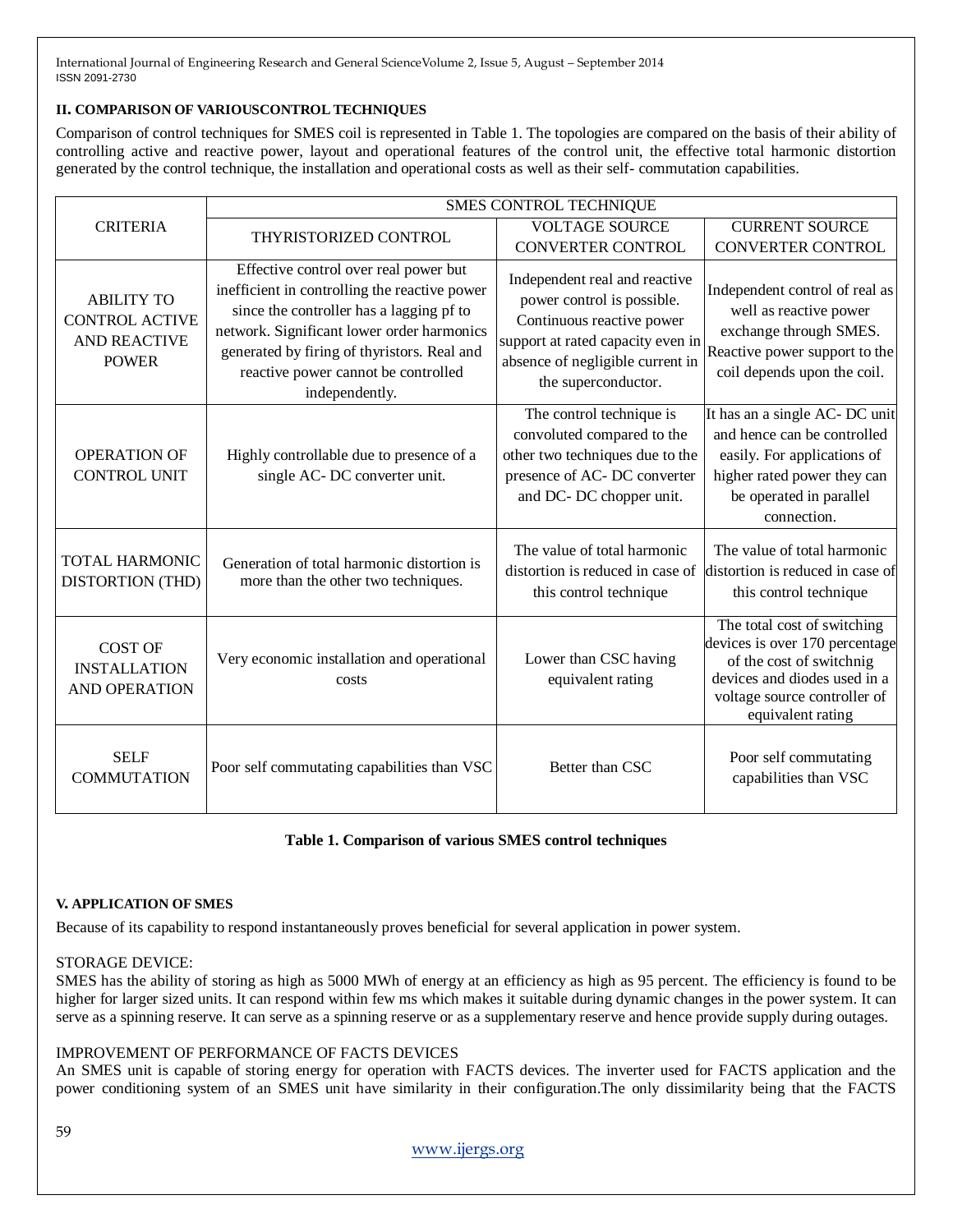devices performs their operation by using the energy which is provided by the power system and utilizes a capacitor unit to the DC side of converters. SMES provides real power along with the reactive power through the DC bus and hence improves the operation of FACTS devices.



Fig. 6. SMES unit applied to FACTS devices

#### LOAD FOLLOWING:

SMES can support the generators to maintain the output energy at a constant value by following the variations in load pattern.

#### STABILITY ENHANCEMENT:

SMES unit can effectively damp the oscillations of lower frequencies and maintain the system stability after occurrence of any transient. It absorbs the excessive energy from the power system and releases energy in case of any deficiency. Thus it increases the stability of system by energy transfer.

#### AUTOMATIC GENERATION CONTROL:

SMES can be implemented to minimize the value of area control error in the automatic generation and control [4].

#### SPINNIG RESERVES:

When there is an outage of major generation units due to faults or maintenance purpose, the unallocated spinning reserves are implemented to feed the load. When the superconductor coil is completely charged the SMES can serve as a large share of spinning reserve. This is more economical alternative than other spinning reserves [4,5].

## REACTIVE POWER COMPENSATION AND IMPROVEMENT OF POWER FACTOR:

SMES has an ability for independent active and reactive power control and therefore it can provide reactive power support and enhance the power factor of the system [4].

#### SYSTEM BLACK START:

SMES units have the ability to make provisions for stating a generation unit by drawing power from SMES unit instead of withdrawing power from the power system. This can help the system to restore from faulty conditions on the grid side [4].

## ECONOMIC ENERGY TRANSFER:

By storing energy when it is available in excess and discharging it during deficiency or congestion it can reduce the price of electrical energy and hence be an economic alternative of supplying energy.

#### SAG RIDE THROUGH IMPROVEMENT:

Voltage sag can be defined as a drop in the rms value of the voltage level from 0.1 to 0.9 per unit at the power frequency level for a time ranging from 0.5 cycle to 1 minute. Some of the causes of voltage sag are starting of large motors, switching of large loads. SMES unit can efficiently provide voltage during such conditions [6].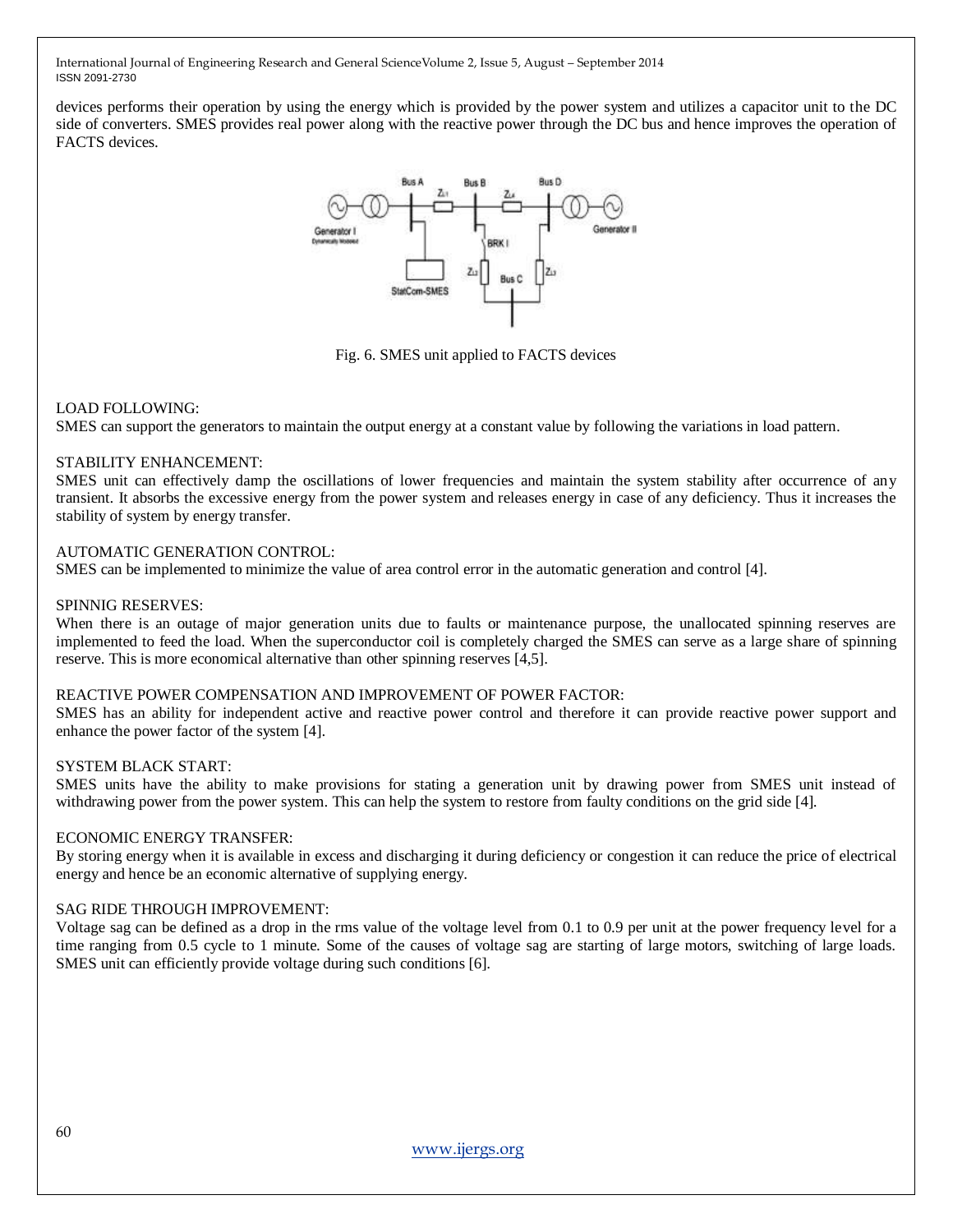

Fig. 7. Active and reactive power supplied by SMES connected to PCC

## DYNAMIC STABILITY:

During sudden addition of large load or a large generating unit is lost the power system becomes dynamically instable. The reactive power available within the system is not sufficient to maintain the stability of the system. An SMES unit can be used to provide the requisite active as well as reactive power support to the grid [6,7].

## REGULATION OF TIE LINE POWER:

While transferring electricity from one control area into another the amount of power transferred must match its predefinedvalue. If the generating units are ramped up for sending power from on control area and the amount of loading of that system gets changed. This variation may cause errors in the amount of power delivered and consequently inefficient utilization of generating units. An SMES unit can be used for elimination of such errors and to ensure efficient utilization of the generators [6].

## LOAD SHEDDING DURING LOW FREQUENCY:

When a large load or a transmission line is lost the resultant frequency of the system drops and keeps reducing as long as the available generation and the load are balanced. Due to the ability of the SMES unit to supply active power quickly in the system it serves as an effective means to bring the system frequency to its rated value by eliminating the imbalance among generation and load [6].

## RECLOSING OF CIRCUIT BREAKERS:

In order to clear a system fault and bring the line back into operation the circuit breakers are reclosed. Circuit breaker reclosing is performed when the power angle difference of the circuit breaker lies inside the limitations. But when the differences in the value of the power angle is very high then the protective equipments prohibits the reclosing operation of the circuit breaker. The SMES unit can feed some part of the load and hence decrease the power angle difference to inhibit its reclosing. Thus power flow can be restored back to normal conditions after outage of transmission lines [6].

## ENHANCEMENT OF POWER QUALITY:

SMES unit has the ability to improve the quality of power by increasing the LVRT and HVRT capabilities of the power system. It eliminates the variations in power which interrupts the supply to critical consumers. In case of any momentary variations in load like a flashover or thunder strokes the transmissions system trips the power supply which leads to a voltage sag. by providing a quick response the SMES unit can avoid disconnection of critical loads [6].

## BACKUP SOURCE:

The capability of SMES to store energy can serve as a backup source for sensitive loads and has the ability to supply the heavy industries if there is any outage of generating units. The SMES units size can be designed to provide storages and prove economic at the same time [6,7].

## DAMPING SSR:

Sub synchronous resonances are observed in generating units that have a connection with transmission line that contains large series compensation of capacitive form. This can be damaging for generators. This sub synchronous resonance can be avoided by using SMES.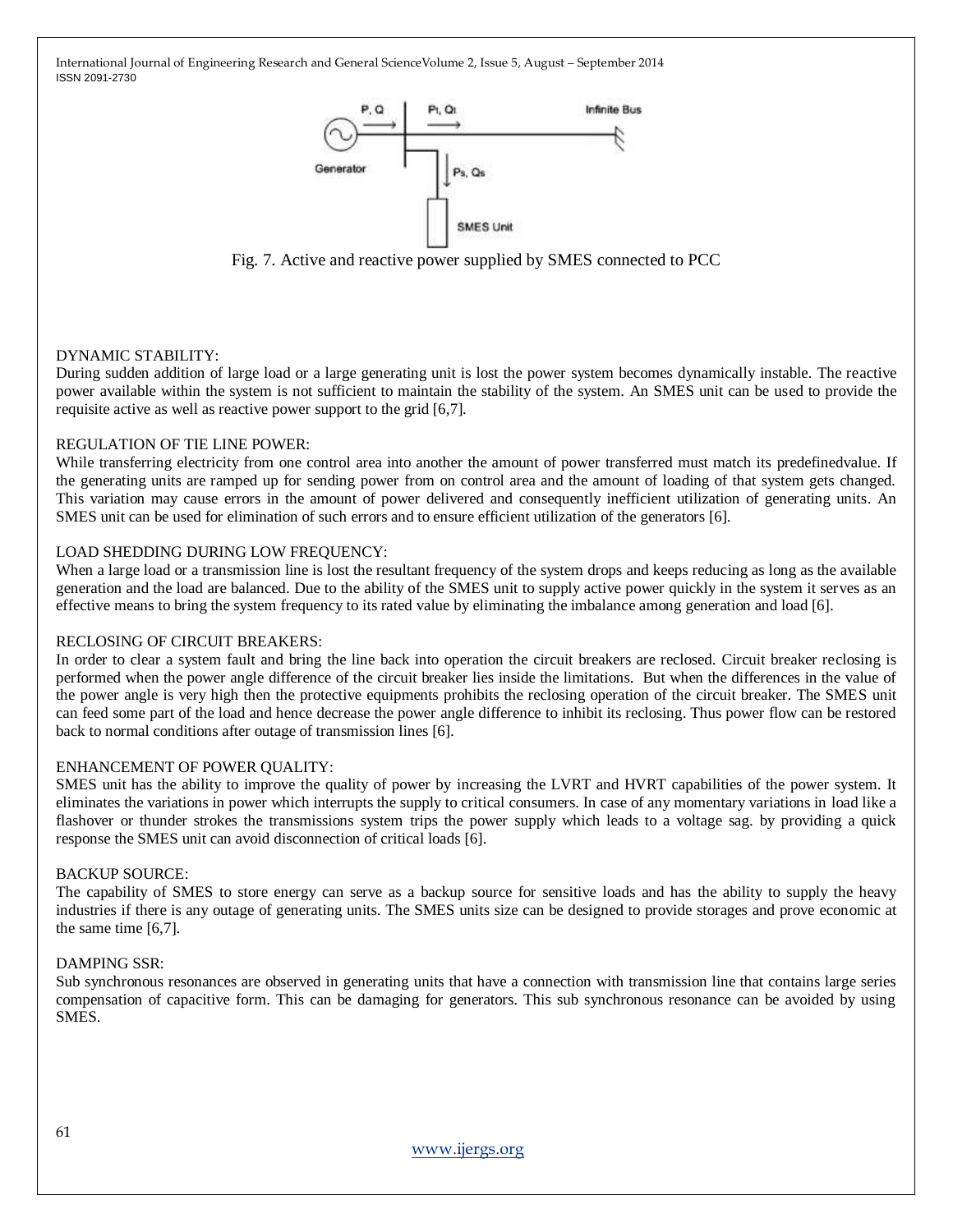#### ELECTRO- MAGNETIC LAUNCHERS:

Electro-magnetic launchers have an application in large power pulsating source. They are utilized as rail gun in defense areas. Rail guns are capable of releasing a projectile having velocity more than 2000 meters per second. Since the SMES configuration has very large energy densities they are prove as an attractive alternative for this application.

#### STABILITY OF WIND TURBINES:

The wind turbine generator has issues related to stability of power system during transients. A voltage source converter based SMES unit controls the real as well as reactive power independently. This characteristic feature of the SMES configuration serves as an efficient device for stabilizing the wind energy conversion system [8, 9].

#### STABILIZATION OF VOLTAGE AND POWER FLUCTUATION IN WECS:

Because of the variation of the velocity of wind, the value of voltage and power generated by wind turbine generators is always varying. Such variations gives rise to flickering of incandescent bulbs and inaccurate operation of timing device. As the SMES device has the ability to control real as well as reactive power independently, it serves as an attractive means for reduction of fluctuations present in voltage and power.

#### **VI. CURRENT STATUS AND FUTURE SCOPE**

In 1982- 83 An SMES system of rated 30 MJ was assembled in Bonneville Power Administration Tacoma. The installed configuration functioned for 1,200 hour and from the various results obtained it can be concluded that the SMES configuration had successfully met the design requirements [11]. A 20 MWh SMES unit was proposed by Wisconsin university in the year 1988- 89. An array of D-SMES was developed for stabilization of transmission system. The transmission system in this particular area was introduced with huge suddenly changing loads because of operation of paper mills which gave rise to uncontrollable load fluctuation and collapsing of voltages. The SMES units were efficient in stabilization of grid and improving the power quality [12]. The largest installation includes six or seven units in upper Wisconsin by American Superconductor in year 2000. These units of 3 MW/0.83 kWh are currently operated by the American Transmission Company, and are used for power quality applications and reactive power support where each can provide 8 MVA [4]. In USA super-conductivity inc. supplies 1 and 3 MJ rated SMES devices.

Current an SMES having an energy rating of 100 MJ/ 50 MW is being designed. It is said to be the largest SMES configuration till date. The purpose of design of this SMES unit is for damping the low freq. oscillations generated within the transmission network. The superconducting magnet which is to be used for this configuration was materialized in 2003 and the tests on this magnet were carried out from the center of advanced power system [13]. In Japan in 1986 an institute named 'The Superconductive energy storage research association set up for promotion of applications of the SMES configuration practically. The Kyushu Electric corporation had manufactured a 30 KJ SMES device in 1991for the stabilization of a 60 kW Hydro- electric generation plant. Several tests were performed to prove the suitability of SMES unit to yield a desirable performance [14]. To simplify the choice of the capacity of an SMES unit with the most suitable and appropriate cost and quality a 1 KWh 11 MW and a 100 KWh 120 MW SMES configuration is manufactured. The 1 KWh 11MW unit is being validated by connecting it to a 6 KW and a 66 KW grids. These units were tested for compensation of variations in load present in the network [15]. In Japan a 100 MW of wind farm was connected with a 15 MWh of SMES unit in the year 2004, for stabilization of the output generated from the wind farm [16]. In the year 1988, in Russia an institute named T 15 Superconducting Magnet has manufactured an SMES unit that has a capacity as high as 370 to 760 MJ [17]. After 1990 the Russian scientists are designing a 100 MJ 120 MW SMES unit [18]. Korea has developed a 1 MJ 300 KV SMES unit for UPS applications. This unit can compensate a 3 second interruption of power and is 96 percent efficient [19]. The Korean electro technology research institute had fabricated a 3 MJ, 750 KVA superconducting magnetic energy storage unit having 1000 Amperes of operational current for enhancement of power quality in the year 2005[20]. Delengation generale pour L'annement support the researches of applied superconductivity held in France. DGA has built a 100 KJ SMES made from Bi 2212 tapes having liquidized Helium as a coolant. Later on it was decided to materialize an SMES unit that could work at higher temperatures like 20 Kelvin. DGA had targeted to manufacture an SMES unit oh 800 KJ which would work on high temperature storage principle. The proposed SMES unit was expected to operate at temperatures as high as 20 Kelvin which will have current density more than 300  $\text{M}\text{A/m}^2$ [21]. Some organizations in Germany are working together for designing an SMES unit having a rating of 150 KJ and 20 KVA. The SMES unit is designed for operation as an uninterrupted power supply [22].

The foremost high temperature superconductor based SMES unit was fabricated by American superconductors in the year 1977. This unit was applied to a scald power system located in Germany. Several tests were conducted which revealed that high temperature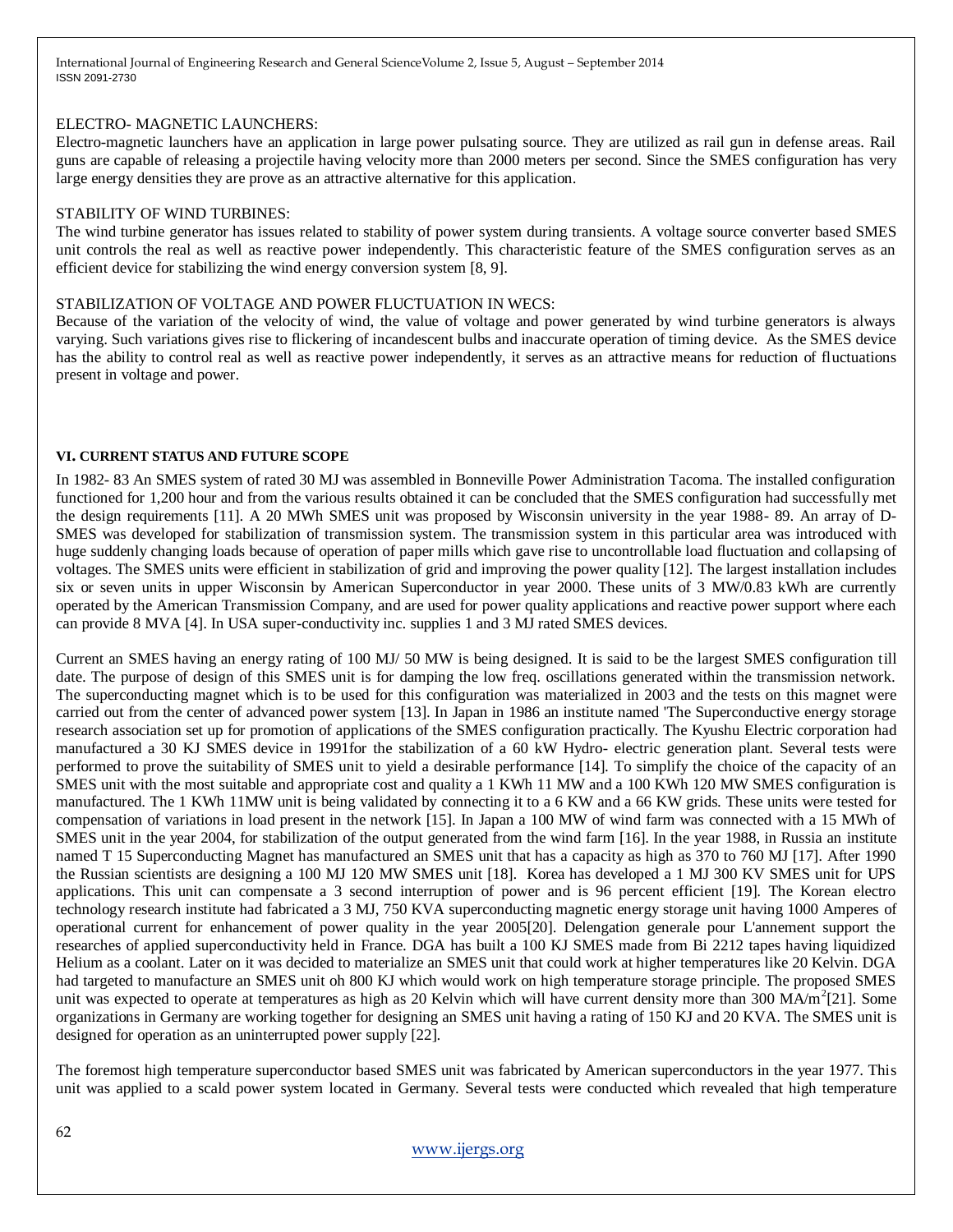superconductors based SMES units were a viable and attractive alternative for commercialized production [23]. Distributed SMES units of small size called micro SMES having a rating between 1 to 10 MW are available in the commercial market.

Currently United States Dept. of Energy advanced research projects agency for energy has sponsored projects to validate the application of SMES unit in power system. The project is undertaken by a Swiss industry named ABB and has received funds of US dollars 4.2 million grant. According to the outlines laid for the plan a 3.3 KWh SMES configuration is proposed. The project will be done in collaboration with Superconducting wire manufacturers super power, Brookhaven National laboratory as well as university of Houston. The unit must be manufactured for 1 to 2 MWh and must be economic compared to lead acid batteries [25]. In Japan, high energy acceleration research organization have promoted research on SMES. The scientists here are working for combining liquid hydrogen refrigeration based SMES unit with a hydrogen fuel cell. The concept behind this combination is that when there is an interruption of power the SMES unit can supply energy instantaneously and later on the fuel cell can feed the loads. However the device is not materialized yet though the simulation as well as designs are under studies [10].

#### **VII. RATING OF SMES CONFIGURATION**

Capacity of the SMES unit is dependent upon the various applications and the cycling times available. An SMES unit having a very high capacity can damp oscillations quickly. Such an unit won't be much economic since it will carry very large currents in the coil. Whereas a very small capacity of the SMES configuration is ineffective for damping the system oscillations immediately. This is because the output power of the SMES unit will be limited.

#### **VIII. SYSTEM UNDER STUDY**



Fig. 8. Block diagram of the system under consideration

The proposed system has doubly fed induction generators of rating equal to 9 MW. The SMES unit chosen has an energy rating of 1 MJ and the inductance of 0.5 H. Rated current through the superconductor is calculated to be 2 KA. The operation of SMES unit during swell conditions is feasible only if the value of rated inductor is chosen greater than the rated currents inside the coils. The system under consideration has a nominal current of 2 KA flowing through the coil. Therefore the max. amount of energy that can be stored within SMES coil is as high as 1 MJ while occurrence of a voltage swell.

#### **RESPONSE OF SMES UNIT IN THE EVENT OF VOLTAGE SAG AND SWELL**

The current flowing through the SMES coil is unidirectional but the value of duty cycle of chopper circuit obtained from fuzzy logic controller gives numerous positive as well as negative values for SMES voltage. This provides a reversible and continuous flow of power for all operating conditions. The proposed SMES unit works in three different operating modes:

- (1) stand- by mode
- (2) discharging mode
- (3) charging mode
- (1) Stand-by mode:

Standby mode of operation occurs when the wind energy conversion system is working in healthy operating conditions. The standby operating mode is selected when the value of duty cycle is selected to be 0.5. And the SMES coil is maintained at the rated value, in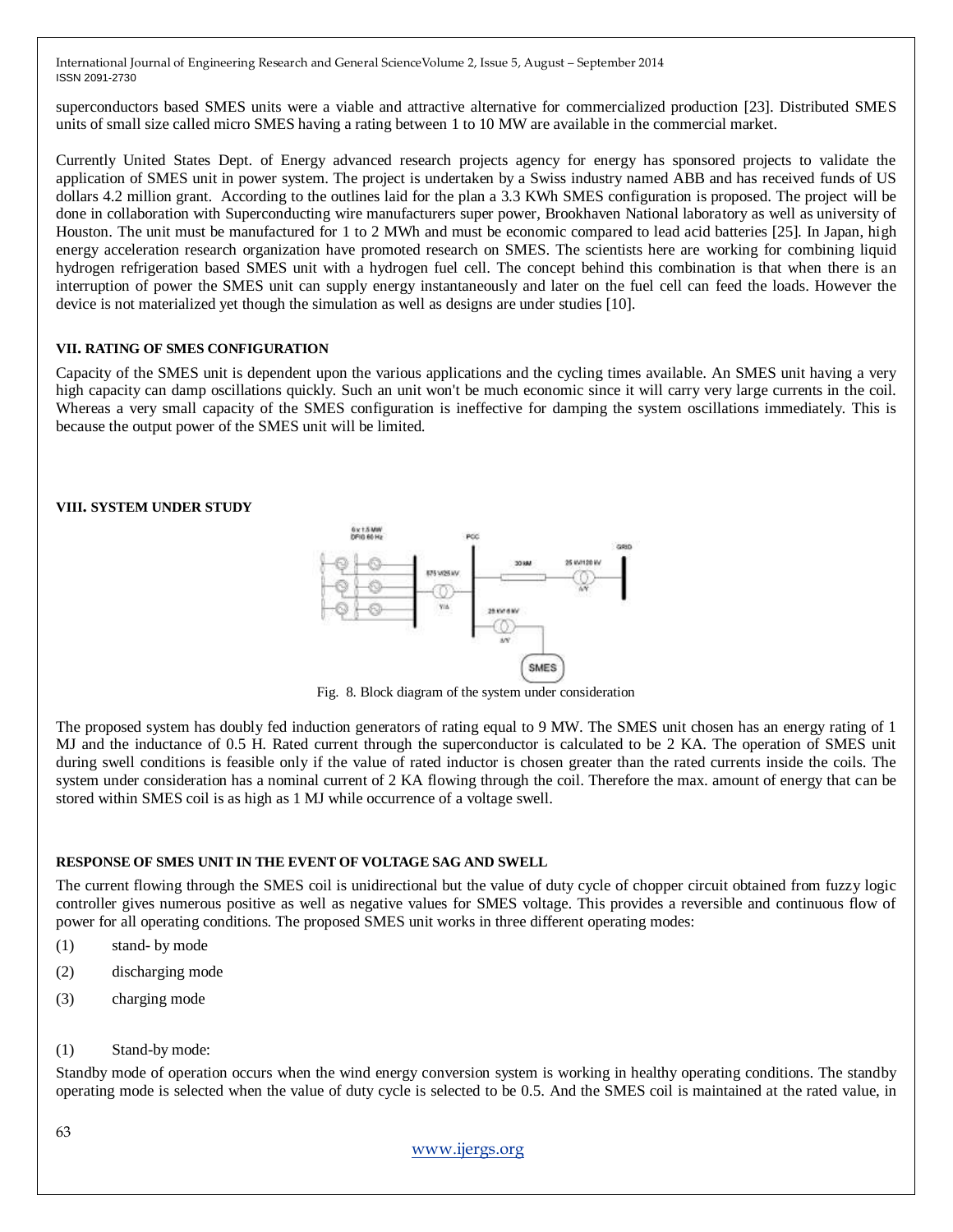this case 2 ka. There is no transfer of energy to or from the SMES coil while the SMES coil is charged for maximum energy, i.e., 1 MJ in this case. The dc link capacitor has a constant voltage of 10 kv across its terminals.



Fig. 9: SMES transient responses during voltage sag and swell including; (a) current (b) voltage, (c) duty cycle, (d) energy stored in SMES and (e) DC voltage in SMES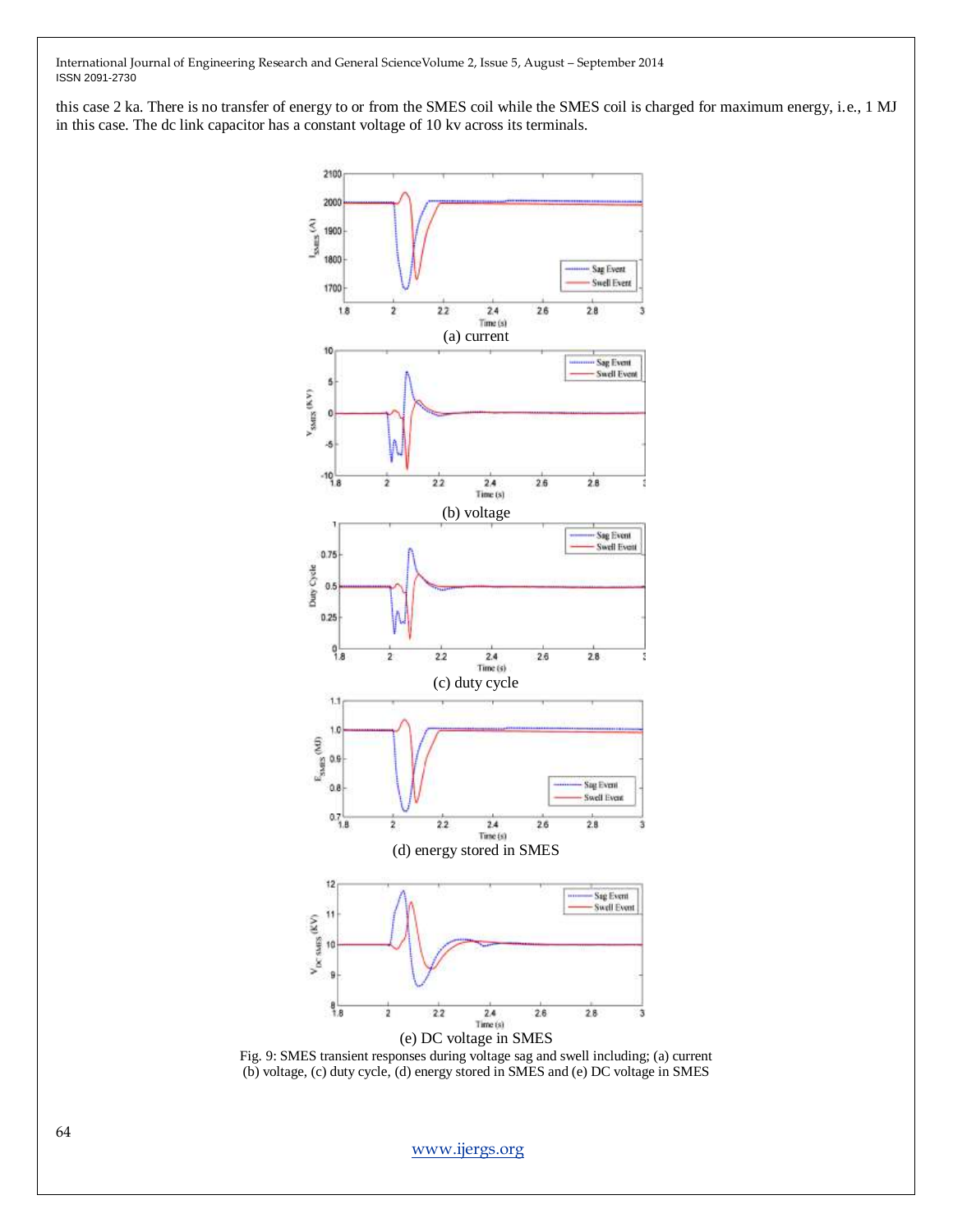## (2) Discharging mode

During a voltage sag on the grid, discharging mode occurs in the SMES unit. In discharging mode d has a value less than 0.5. In this mode of operation the energy stored inside the SMES unit is supplied to the power system. At time t= 2 seconds a voltage sag is and the current flowing through SMES coil reduces with a negative slope. The rate of discharging of SMES coil is predetermined and is a function of d. Voltage across SMES is dependent upon the value of d and the voltage present across the dc link capacitor. When the fault is cleared the coil is recharged. Discharging mode of operation of SMES is compared with the charging mode in Fig. 7.16.

## (3) Charging mode:

During a voltage swell event the SMES unit undergoes charging operation. The value of d in this mode lies above 0.5. At time  $t=2$ seconds a voltage swell is simulated therefore the current flowing through the SMES coil raises positively and the charge stored inside SMES unit increases. The transfer of energy occurs from the power system to the SMES unit until it reaches a max. Capacity which is determined by the value of duty cycle. In the system under consideration the max. Capacity of the unit is 1.03 MJ. Power modulation is till this capacity is permissible and beyond this  $V_{\text{SMES}}$  drops and becomes 0 when max. SMES current is acquired. Fig.7.16 represents the charging mode of an SMES coil.

Below mentioned observations are drawn

(i) The current flowing through the SMES unit during dip and swell occurrence are analogues to the energy that is stored inside the coil. The level of energy at any instance is calculated as  $1/2 \text{ LI}^2$ 

(ii) During both sang as well as swell occurrence the voltage across SMES unit is kept 0 after the max. Current starts flowing through SMES. In order to reduce the SMES operating expenses it is advisable to bypass the SMES unit when the power system becomes stable. This can be done by using a bypass switch in parallel with the SMES unit.

(iii) During occurrence of both voltage dip as well as swell the voltage across dc link capacitor of the SMES unit is observed to oscillate in reverse manner then the voltage across SMES coil. The level of this voltage at any instant is dependent upon the SMES voltage and D.

(iv) Max. overshoot of the voltage in dc link voltage is lies inside the safety limit of 1.25 per unit of the system voltage.

## **CONCLUSION**

The paper gives a brief account of various control techniques used for SMES which include thyristorised control, control using a Voltage Source Converter and control using a Current Source Controller. A comparative account of these methods is done. A brief summary of the various applications for SMES and the installations of SMES technology throughout the world so far is also highlighted along with a note on selection of the rating of the SMES unit for a given application. The behavior of SMES during charging and discharging event on occurrence of a sag and a swell in the distribution end of the system is also analysed.

## **REFERENCES:**

[1] Mahmoud Y. Khamaira, A. M. Shiddiq Yunus, A. Abu-Siada, "Improvement of DFIG-based WECS Performance Using SMES unit" The Australasian Universities Power Engineering Conference, 2013.

[2] R. H. Lasseter, S . G. Jalali, "Dynamic Response of Power Conditioning Systems for Superconductive Magnetic Energy Storage", IEEE Transactions on Energy Conversion, Vol. 6.

[3] Knut Erik Nielsen, "Superconducting magnetic energy storage in power systems with renewable energy sources", Master of Science in Energy and Environment Thesis, Norweigan university of science and technology

[4] P. D. Baumann, "Energy conservation and environmental benefits realized from SMES," IEEE Transaction on Energy Conservation, vol. 7.

[5] C.-H. Hsu, W.-J. Lee, "SMES storage for power system application," IEEE Transaction of Industrial Applications, vol. 29

[6] W. V. Torre, S. Eckroad, "Improving power delivery through application of SMES, IEEE Power and Engineering Society Winter Meeting, 2001

[7] X. D. Xue, K. W. E. Cheng, D. Sutanto, "Power system applications of SMES", in IEEE Industrial Applications Conference 2005, vol. 2

[8] O. Wasynczuk, "Damping SSR using energy storage," IEEE Transactions of Power Application Systems, vol. PAS-101

[9] C.-J.Wu, C.-F. Lu, "Damping torsional oscillations by SMES unit," Electrical Machines Power System, vol. 22